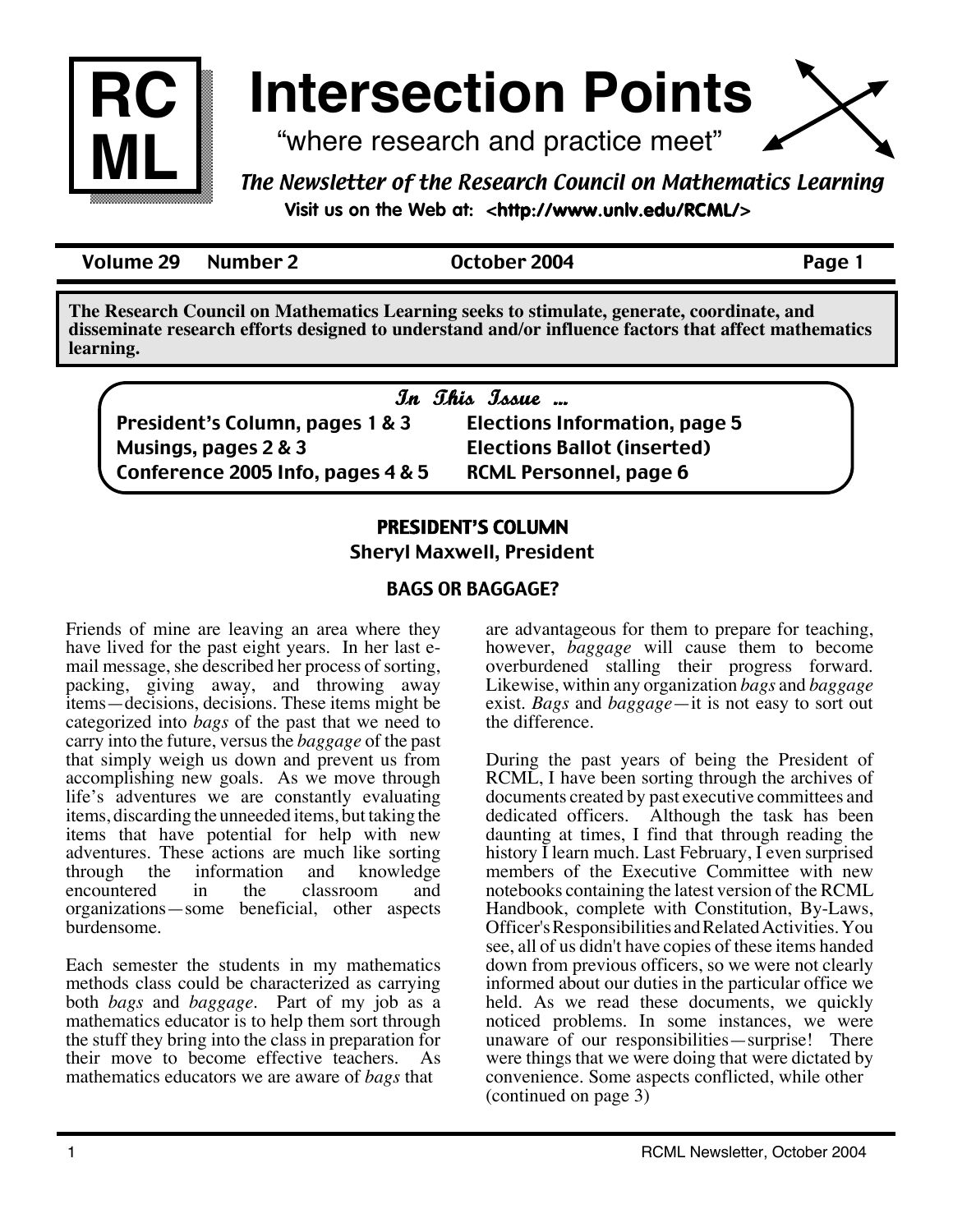

Many math educators follow constructivist principles and encourage their pre-service teachers to apply such principles to the teaching of math in schools. But when these pre-service teachers reach schools, they find it a struggle to adapt constructivist principles to teach mathematics, and say they are constrained by the standardized exams their students have to be prepared for. Frequently, they cite lack of time in schools as the reason for not implementing what they have learned about the teaching of math. They quickly become disillusioned with what they have learned about the teaching of math during their college coursework, and believe that it is unrealistic to apply constructivist principles to teaching math in schools. Very soon, they become enculturated to the algorithmic, worksheet oriented practice of teaching mathematics.

One of the many reasons why these new teachers may not be able to implement what they were taught could be a lack of confidence and a lack of pedagogical and content knowledge of math. Another reason could be the myriad challenges faced by a beginning teacher just to survive the first few years of teaching—which oftentimes has little to do with the teaching of math per se (for example, classroom management might be a problem). Yet another reason could be the school climate, and the expectations of accountability as assessed by scores in standardized math exams.

What can be done to address this seeming incompatibility between what was learned in preservice mathematics courses in college and what is happening in the "real" world of schools? I suggest it would be a great help to such teachers if some, or all of the following were available:

1. Credible research (read "scientifically based" research in the current ethos of NCLB and the Department of Education's guidelines for research funds) that shows constructivist-based approaches do lead to better performance in standardized math exams. Of late, detractors of the constructivist approach have been vociferous in their complaints that no credible research supports the constructivist approach, and that such approaches have not resulted in stellar performances in standardized math exams. (Of course, the detractors seldom have any research support for their claims either!) Much as we would not like to subscribe to the much-vaunted "scientifically based" research as the only credible research, we do need to take the initiative to use such "scientifically based" research to support our claims.

2. Ongoing professional development courses that focus on using the principles learned in college preservice courses in actual classroom situations. Such professional courses have to be ongoing, so as to cover a variety of school math topics, and give greater confidence to the teachers of the efficacy of such approaches.

3. Videotapes or DVDs of actual teachers successfully implementing the principles of effective math teaching learned during pre-service courses. On witnessing actual teachers implementing such approaches, the new teachers can gain more awareness, knowledge, and confidence that such approaches do work in the real world.

4. Resources such as lesson plans that show how constructivist based lessons might be combined with standardized type of evaluation/assessment items. Since beginning teachers need a lot of guidance and support, such resources should be very helpful to them.

5. Mentor teachers and a collegial network that are supportive of the new teachers trying out some of the teaching principles they have learned in pre-service courses. Such sharing will improve professionalism and collegiality, and serve to ameliorate the sense of isolation and lack of support many beginning teachers might feel.

(continued on page 3)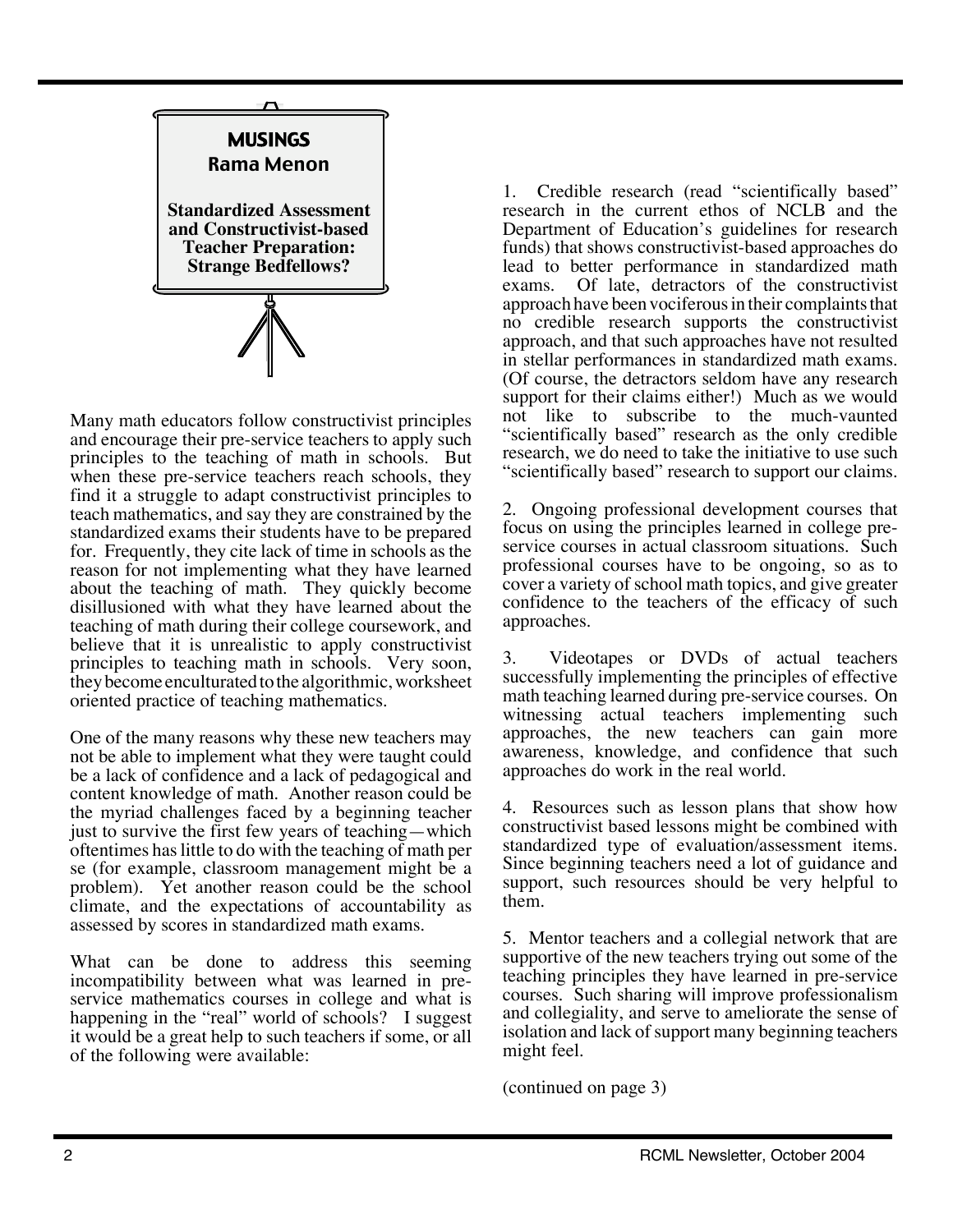# **'President's Message' continued**

items were not being done as prescribed. I have challenged the officers to look at their respective areas and note their responsibilities and activities in accordance with the Constitution and By-Laws. This year they began the process of accomplishing their duties being careful not to tamper with the existing Constitution or By-Laws.

Can you also help us sort through the items so we carry only needed *bags* into the future years and get rid of the *baggage* that should be changed or discarded? The following information may prove helpful to you. The Constitution deals with (I) The name of the organization, (II) RCML's purpose, (III) Membership, (IV) General Organization, (V) Association Meetings, (VI) Nominations and Elections, (VII) Amendment to this Constitution, and (VIII) Adoption. The By-Laws to the Constitution articulate (I) Membership, (II) Executive Committee, (III) Committees, (IV) Business Affairs, (V) Nominations and Elections, (VI) Amendments to these By-Laws. For example, have you wondered why the elections are held in the fall each year? Article V, Section 2, (*Election Procedure*) of the By-Laws states "Ballots will be distributed to regular members about seventy-five days prior to the annual business meeting. Those ballots postmarked at least forty-five days prior to the annual business meeting will form the basis for election."

As regular members of RCML you have voice in the happenings in RCML. According the Article VII of the Constitution, "Amendments to the Constitution can be submitted to the Executive Committee, [by any regular member], not less than sixty days prior to the annual business meeting. These proposed amendments shall be considered by the Executive Committee with recommendations to the regular members at the annual meeting. Approval of a Constitution's amendment requires two-thirds majority of regular members voting by mail ballot." Likewise, according to Article VI of the By-Laws, "The Executive Committee shall distribute in writing all proposed amendments to the By-Laws together with its recommendations for approval or rejection to the regular members not less than thirty days prior to the annual business meeting of the Council."

This information means that if amendments to the Constitution or By-Laws are to be considered at the February meeting, a process is followed. The regular members will be notified in the December issue of *Intersection Points* about the Executive Committee's recommendations. "Proposed amendments to the By-Laws, are further amended or disproved at the annual business meeting of the Council by means of simple majority of those regular members present and voting." Additionally, "any editorial changes to the By-Laws . . . become effective three months after they are reported in the Newsletter."

As my friend has discovered, sorting through the *bags* and *baggage* and discarding the unneeded items help us relive the past, put things into perspective, and move forward into the future. Can you help us achieve similar results for RCML as we move into 2005, with a new RCML President, several different officers, and visions for increased collaborative efforts?

# **'Musings,' continued**

6. A specific time for new teachers to meet colleagues and discuss difficulties they have faced or are facing, and also to discuss teaching strategies that have worked. Such consistent, sustained, and hopefully immediate feedback will go a long way to minimize the feeling of helplessness and frustration that beginning teachers might feel.

I have given a few suggestions that I believe might alleviate the seeming incompatibility between what we "preach" in pre-service courses at college, and what our new teachers "practice" in schools. I am sure there are many more suggestions that might be offered, and such suggestions would certainly be more than welcome.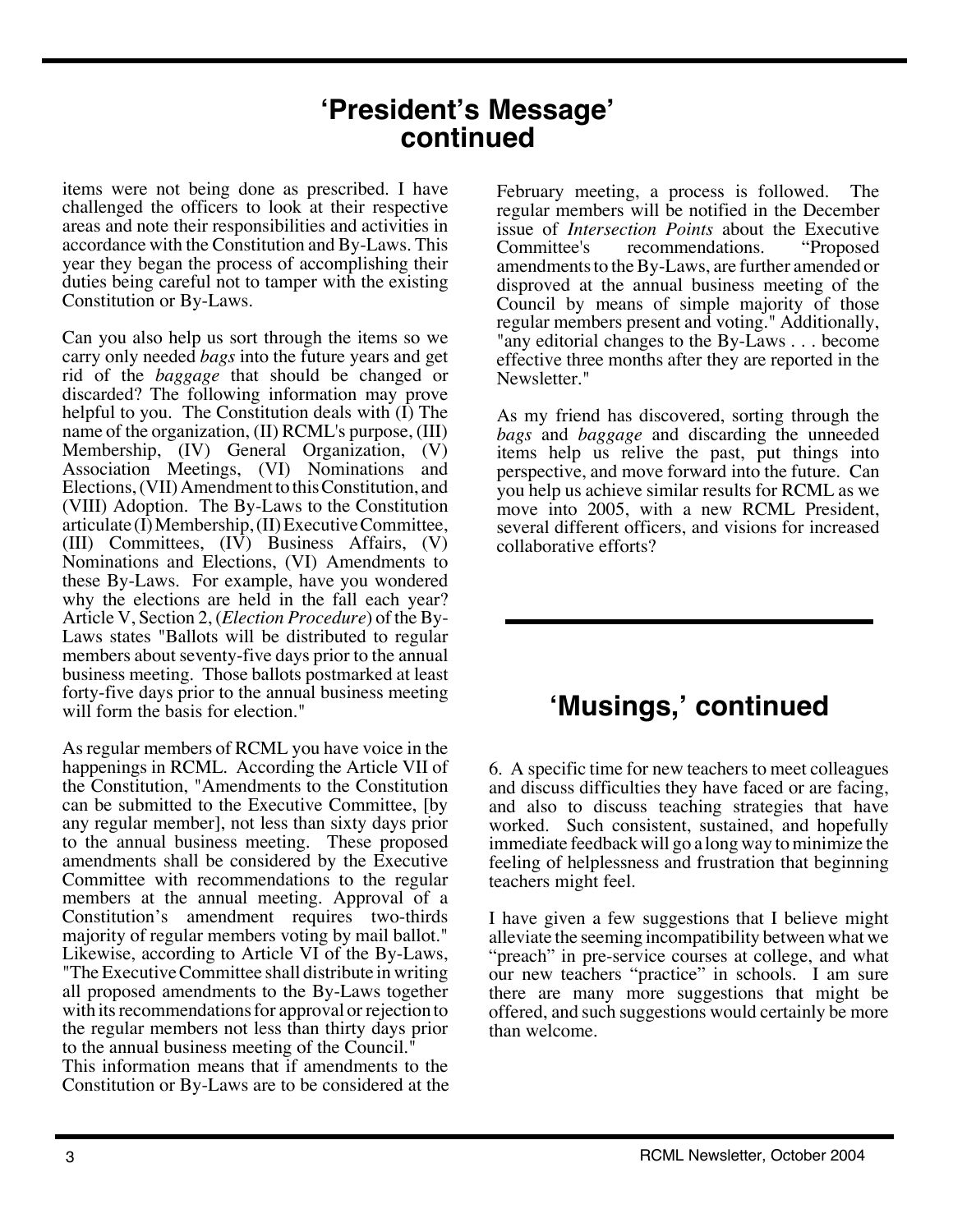# **Research Council on Mathematics Learning Thirty-Second Annual Conference Little Rock, Arkansas 24-26 February 2005**

We are looking forward to welcoming you to Little Rock for the thirty-second annual RCML conference. We hope you will enjoy the scholarship and fellowship as well as take advantage of some of the opportunities to experience Arkansas hospitality.

We have over fifty speakers who will be participating in the conference. There are several features of the program that are especially exciting. To get conversations started, we will begin on Thursday with three birds-of-a feather discussion groups. Following a reception of light hors'douvers, we will facilitate groups dining at the Market Place, which has a variety of ethnic foods. To reach the Market, one may walk or take a short trolley ride across the river.

Dr. Michael Naylor, one of our own members, will open Friday morning with a special session. If you have heard Michael, you are aware of how he makes mathematics come alive. If you have not heard him speak, then you are in for a treat!

A special part of Arkansas' history is its Ozark heritage. Before Friday's dinner, Jaynette Huff will present "Mix it up---Arkansas, Mathematics, and Quilts." These 3 seemingly unrelated topics are blended together in this presentation by Jaynette with her quilts. We will **learn** a bit about the state of Arkansas and the Ozarks through various quilt block designs and patterns; **see** how mathematics flows through the whole quilting process (designing, drafting, cutting, figuring yardages, etc), and **experience** the beauty of fabric, thread, color, and hours of labor lovingly woven together in quilts. Jaynette has published several books and articles about quilting. Several of her quilts have been juried into international quilt shows. From 1992-2001, she was the owner and operator of Idle-Hour Quilts and Design. In 2001 she closed the shop to quilt full time, write quilt-related books, and teach quilting to others. Prior to her work with quilting, Jaynette taught business management courses at several universities in Arkansas.

After dinner our Wilson Lecturer, Dr. David Peterson, professor of mathematics at the University of Central Arkansas, will present mathematics and music. David and his wife, Donna, are notable in Arkansas for their knowledge of Ozark music and dance. They will share traditional dance in music with various musical instruments (some that David has made). You will enjoy this lively form of mathematics!

Dr. Constance Kamii opens Saturday with another special session. Dr. Kamii is well known for her work in mathematics education. She has published numerous articles and has presented her work nationally and internationally.

(continued on page 5)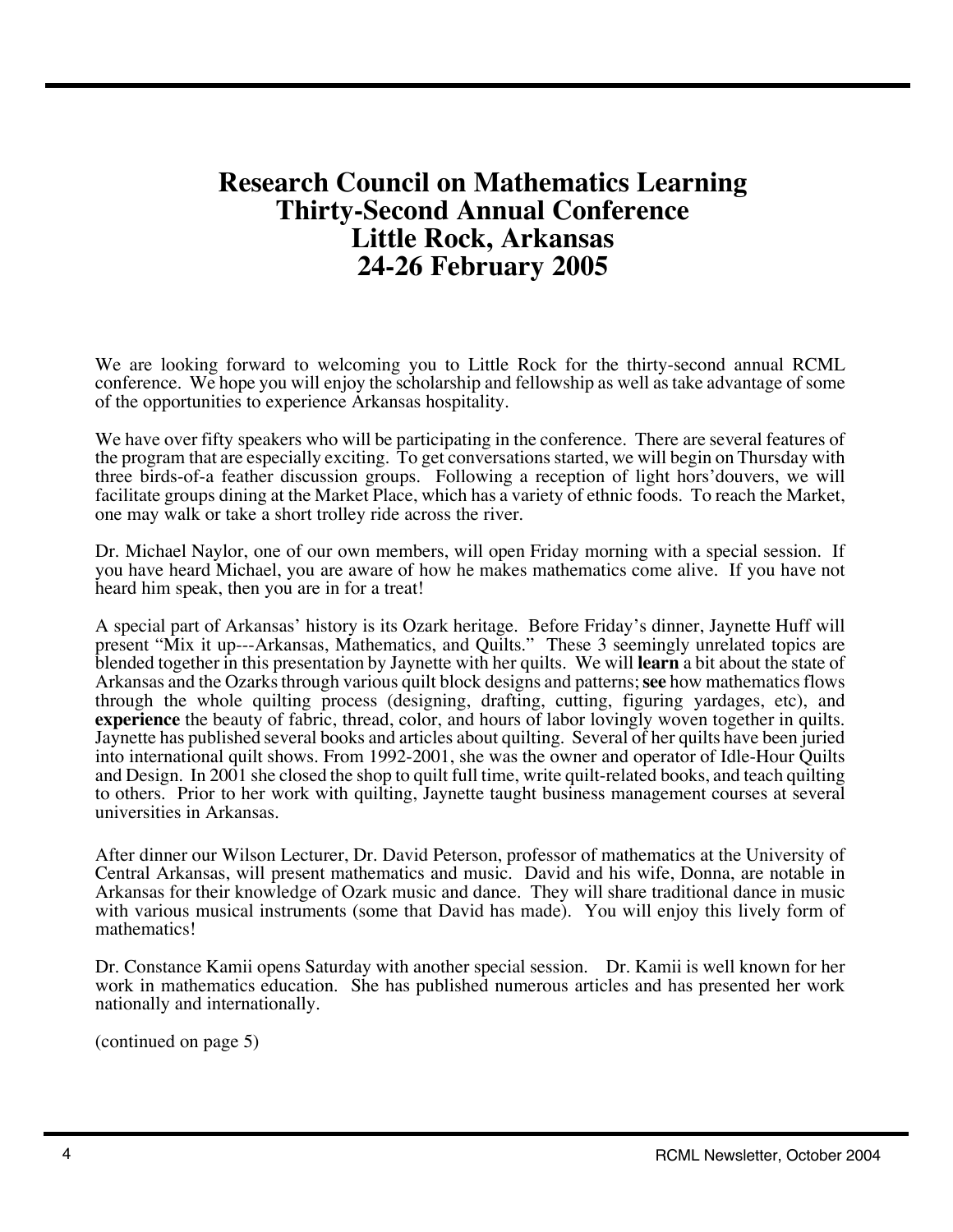# **Little Rock Conference, cont'd**

We are also working on a tour of the Clinton Library and other sites in the Little Rock area. If you plan to stay until Sunday, there is the possibility of a trip to Hot Springs.

Information about registration is located at the RCML Web site. Hotel accommodations can be made by calling the Wyndham Riverfront in North Little Rock at the toll free number, 1-866-657-4458 or the hotel directly at 501-371-9000. In order to receive the conference rate discount, be sure to indicate you are registering for the RCML conference and register before 31 December 2004.

We plan to continue the soliciting of exemplary papers for awards and possible publication in our journal. Award categories are the same as before: Most Outstanding Young Career Research, Most Outstanding Empirical Research, and Most Outstanding Historical/Theoretical Research. Full papers are due by 5 January 2005.

We are extremely excited about the conference and hope to see you in Little Rock. We are hoping our conference plays out, as our organization has evolved, as an opportunity to visit our past and mentor the next generation of outstanding mathematics education scholars for the future. See you in Little Rock.

### **Mark Your Ballots! Bea Babbitt**

As an insert to this issue of *Intersection Points*, you will find the ballot for the Fall 2004 elections. The slate includes the following candidates:

#### *Vice President for Publications*

Rama Menon, California State University, Los Angeles Anne Reynolds, Kent State University, Ohio

#### *Secretary*

Kim Hartweg, Western Illinois University Diana Perdue, Virginia State University

#### *Conference Committee Position 1*

Robert Capraro, Texas A & M Frances Thompson, Texas Woman's University

#### *Conference Committee Position 2*

Keith Adolphson, Eastern Washington University Jeff Shih, University of Nevada, Las Vegas

Questions regarding RCML were presented to each of the candidates. You can access their responses via the RCML Web site at <www.unlv.edu/RCML>. Please vote and mail your ballots with a postmark no later than **3 December 2004** to Bea Babbitt at the address on the ballot.